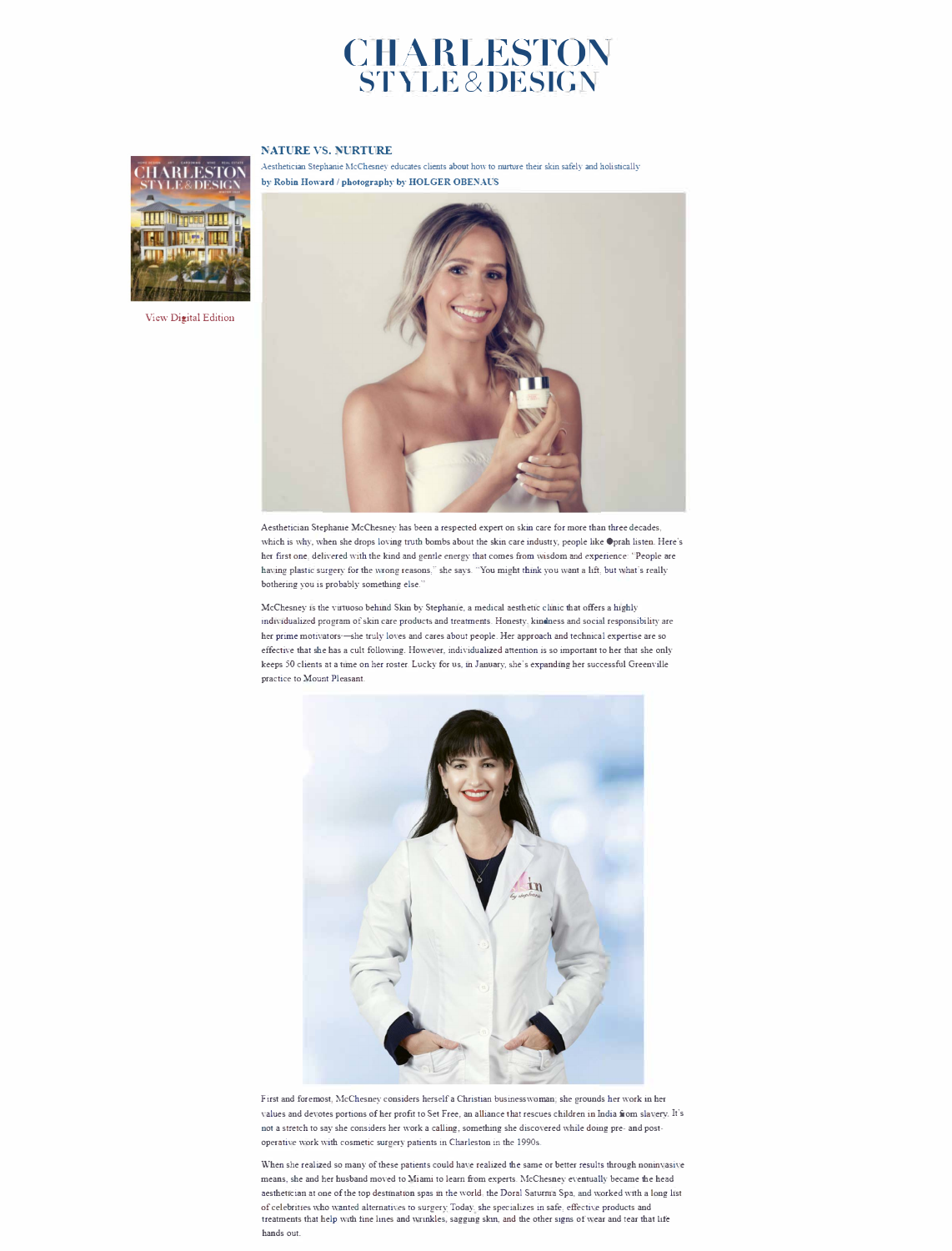

McChesney's personal, holistic approach to her clients considers lifestyle , what they do for recreation and work, and their goals. She cares about what people put into their bodies and works to educate clients so they can make their own decisions amid persuasive marketing campaigns that mislead or overpromise and the wide availability of expensive procedures. "People are vulnerable when they feel like they don't look their best," she says. "They do things they don't need to do. People don't realize that fillers never leave your body. Before you sign waivers or do something permanent, let's look at what you're using every day and how you're going to protect your investment if you do decide to have surgery."



McChesney says the beauty industry has changed radically in the 30 years she's been practicing. 'There's so much out there that's not truthful," she says. "But it's exciting too. There are a lot of intelligent people in our industry, and it's so much less expensive to find a skin care professional you trust who can offer alternatives to expensive and invasive surgeries." Her range of treatments includes radiofrequency, light therapies, chemical peels and microdermabrasions, among other treatments for melasma from pregnancy, acne, scarring from surgeries or skin cancer removal, and more